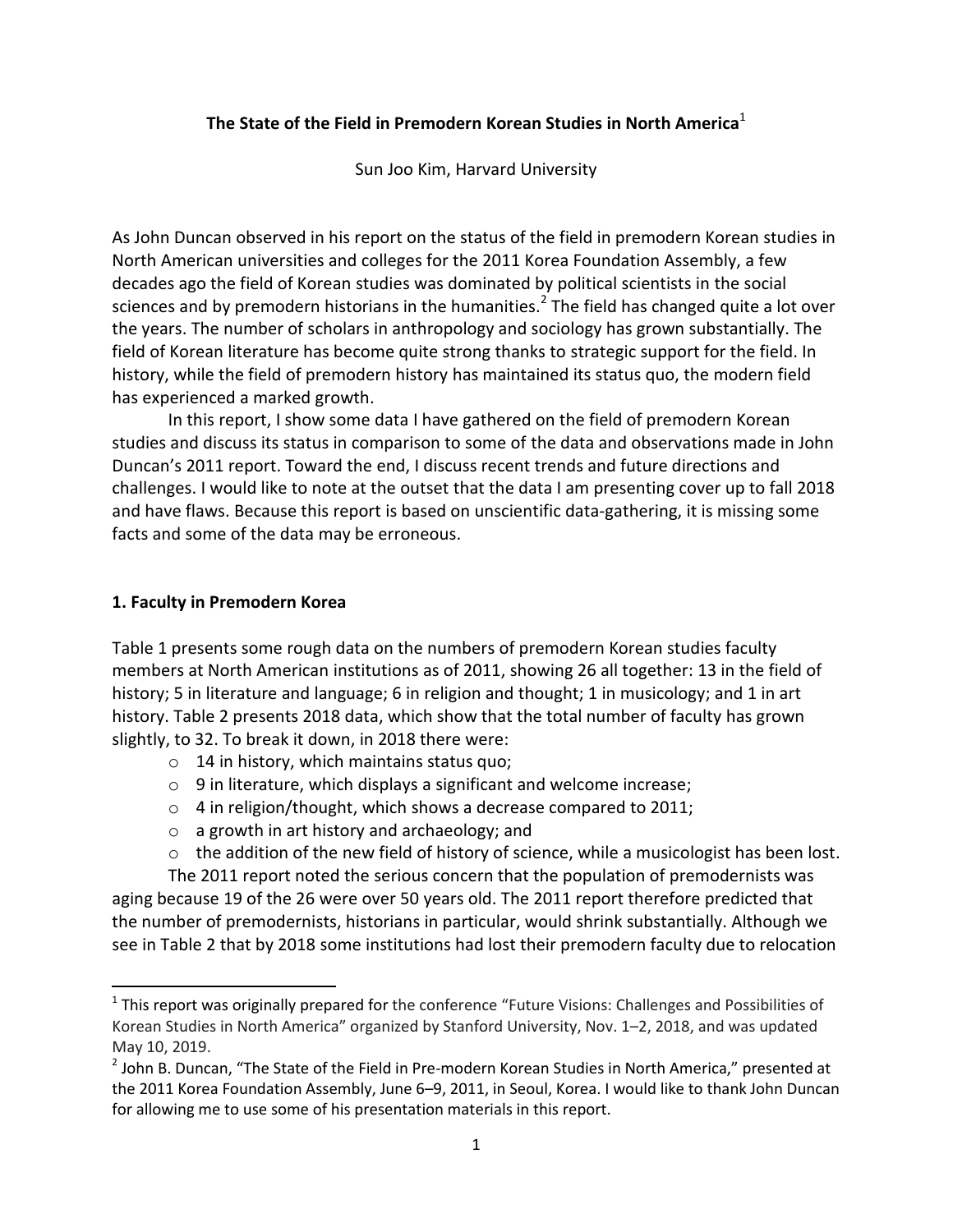or retirement, we also see some institutions (in blue) that have newly hired premodernists, and other institutions where retirees have been successfully replaced. As of 2018, out of 32 premodernists, only 3 or 4 scholars seem to be over 60 years old. The field is composed of younger faculty than it was in 2011.

|                         | <b>History</b> | Language/Literature | Religion/Thought | Other           |
|-------------------------|----------------|---------------------|------------------|-----------------|
| Arizona State           |                | 1                   |                  |                 |
| Binghamton              |                | 1                   |                  |                 |
| Bridgeport              |                |                     | $\mathbf{1}$     |                 |
| <b>British Columbia</b> | 1              | $\mathbf{1}$        |                  |                 |
| <b>BYU</b>              | 1              |                     |                  |                 |
| <b>BYU Hawaii</b>       |                |                     | $\mathbf{1}$     |                 |
| Columbia                | 1              |                     |                  |                 |
| George Washington       | 1              |                     |                  |                 |
| Harvard                 | $\mathbf{1}$   | $\mathbf{1}$        |                  |                 |
| Hawaii                  | 1              |                     |                  |                 |
| Illinois                | $\mathbf{1}$   |                     |                  |                 |
| Maryland                |                | $\mathbf{1}$        |                  | 1 (Musicology)  |
| Michigan                |                |                     | $\mathbf{1}$     |                 |
| Pennsylvania            | $\mathbf 1$    |                     |                  |                 |
| Prince Edward           |                |                     | $\mathbf{1}$     |                 |
| Princeton               | $\mathbf{1}$   |                     |                  |                 |
| Roanoke                 | 1              |                     |                  |                 |
| Sweet Briar             |                |                     | $\mathbf{1}$     |                 |
| Trinity (Texas)         | 1              |                     |                  |                 |
| <b>UCLA</b>             | 1              |                     | $\mathbf{1}$     | 1 (Art History) |
| Wesleyan                | 1              |                     |                  |                 |
|                         | 13             | 5                   | 6                | $\overline{2}$  |
| Total: 26               |                |                     |                  |                 |

#### **Table 1. Premodern Korean Studies Faculty at North American Universities and Colleges, 2011**

The extremely small number of scholars working on premodern literature was a concern in 2011. It still is, though the situation has improved. Nevertheless, premodern literature is a field in which we may want to make more investment. In addition, a decrease in the number of faculty working on Buddhism and Confucianism is a serious concern. The field of art history also requires attention. For example, the sole senior art historian at UCLA, who ran a graduate program, has recently retired. This Korea Foundation–endowed position is expected to be replaced, but most likely at the level of assistant professor. Today there are two art historians,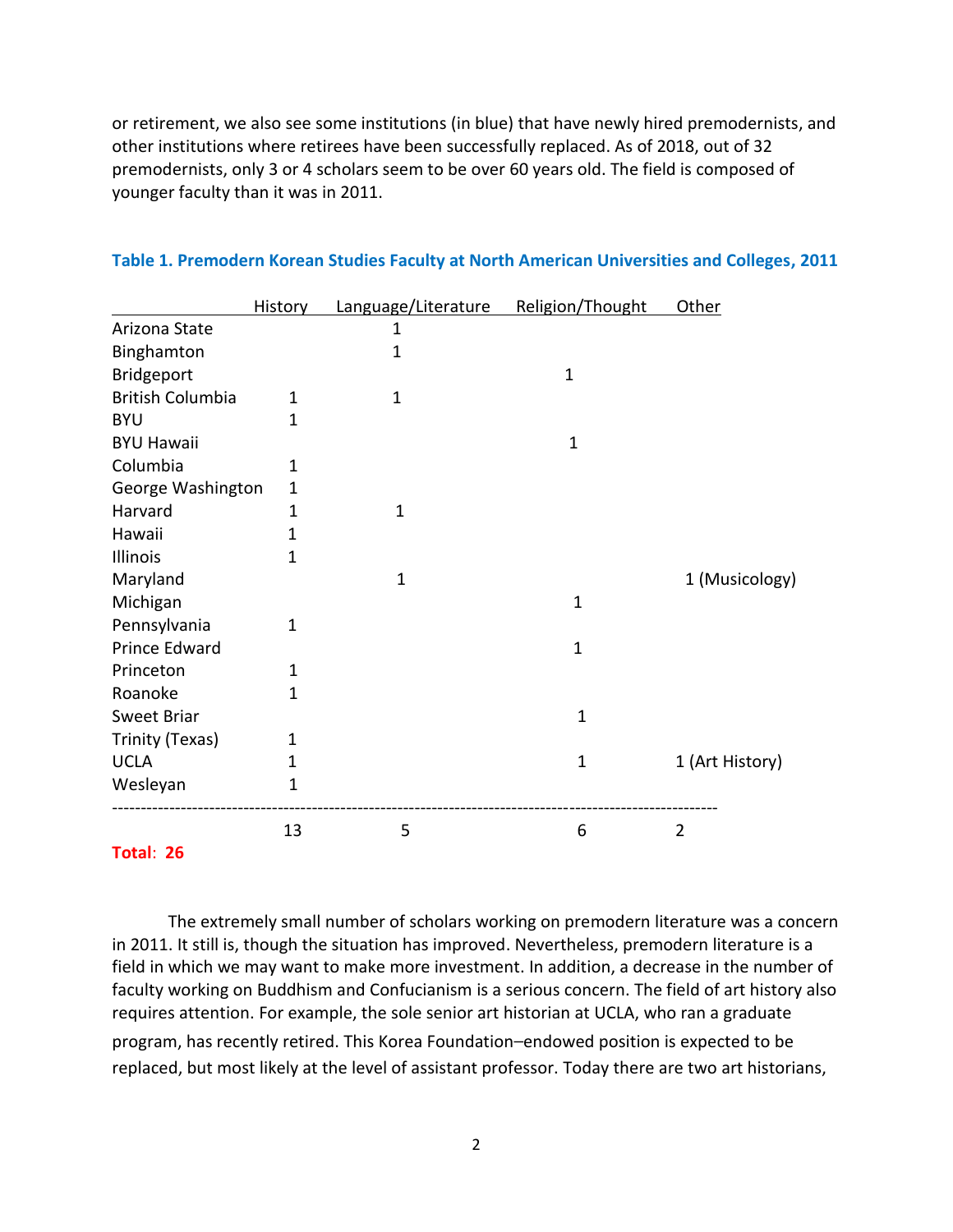at Dartmouth College and the University of Kansas. Overall, one can say that the faculty position of art history has grown, though it will take a while for graduate training to resume.

|                                  | <b>History</b> | Language/Literature | Religion/Thought | <b>Other</b>    |
|----------------------------------|----------------|---------------------|------------------|-----------------|
| <b>Arizona State</b>             |                | 3                   |                  |                 |
| <b>Binghamton</b>                |                | 1                   |                  |                 |
| <b>Bridgeport</b>                |                |                     | $\mathbf{1}$     |                 |
| <b>British Columbia</b>          | $\overline{2}$ | $\mathbf{1}$        |                  |                 |
| <b>BYU</b>                       | $\overline{2}$ |                     |                  |                 |
| Columbia                         | 1              |                     | $\mathbf{1}$     |                 |
| <b>George Washington</b>         | 1              |                     |                  |                 |
| <b>Harvard</b>                   | $\mathbf{1}$   | 1                   |                  |                 |
| Hawaii                           |                |                     |                  | 1 (archaeology) |
| <b>Maryland</b>                  |                | 1                   |                  |                 |
| Michigan                         |                |                     | $\mathbf{1}$     |                 |
| Pennsylvania                     | 1              |                     |                  |                 |
| Princeton                        |                | $\mathbf{1}$        |                  |                 |
| Roanoke                          | 1              |                     |                  |                 |
| <b>UCLA</b>                      | $\overline{2}$ |                     | $\mathbf{1}$     |                 |
| <b>Dartmouth</b>                 |                |                     |                  | $2*$            |
| <b>Emory</b>                     | 1              |                     |                  |                 |
| <b>Kansas</b>                    |                |                     |                  | 1 (Art History) |
| <b>King's University College</b> | 1              |                     |                  |                 |
| <b>La Grange College</b>         | 1              |                     |                  |                 |
| <b>Utah</b>                      |                | $\mathbf{1}$        |                  |                 |
| <b>Oregon</b>                    |                |                     |                  | 1 (archaeology) |
|                                  | 14             | 9                   | 4                | 5               |

#### **Table 2. Premodern Korean Studies Faculty at North American Universities and Colleges, 2018**

#### **Total: 32**

(\* art history and history of science)

Table 3 reveals that there are now 19 institutions that have a Korean studies center or program with a dedicated faculty director. We can assume that these are the institutions that run graduate programs. Among these 19 institutions, 9 have premodernists. The trend that the Korean studies field is heavily focused on the modern period was observed in 2011, and it still is true. The absence of premodern specialists raises various concerns. First, courses on premodern Korea are not offered at all; if offered, a faculty member who does not have any training in premodern Korea needs to spend a lot of time and energy preparing to teach premodern content. Second, graduate students tend to lack proper training in the premodern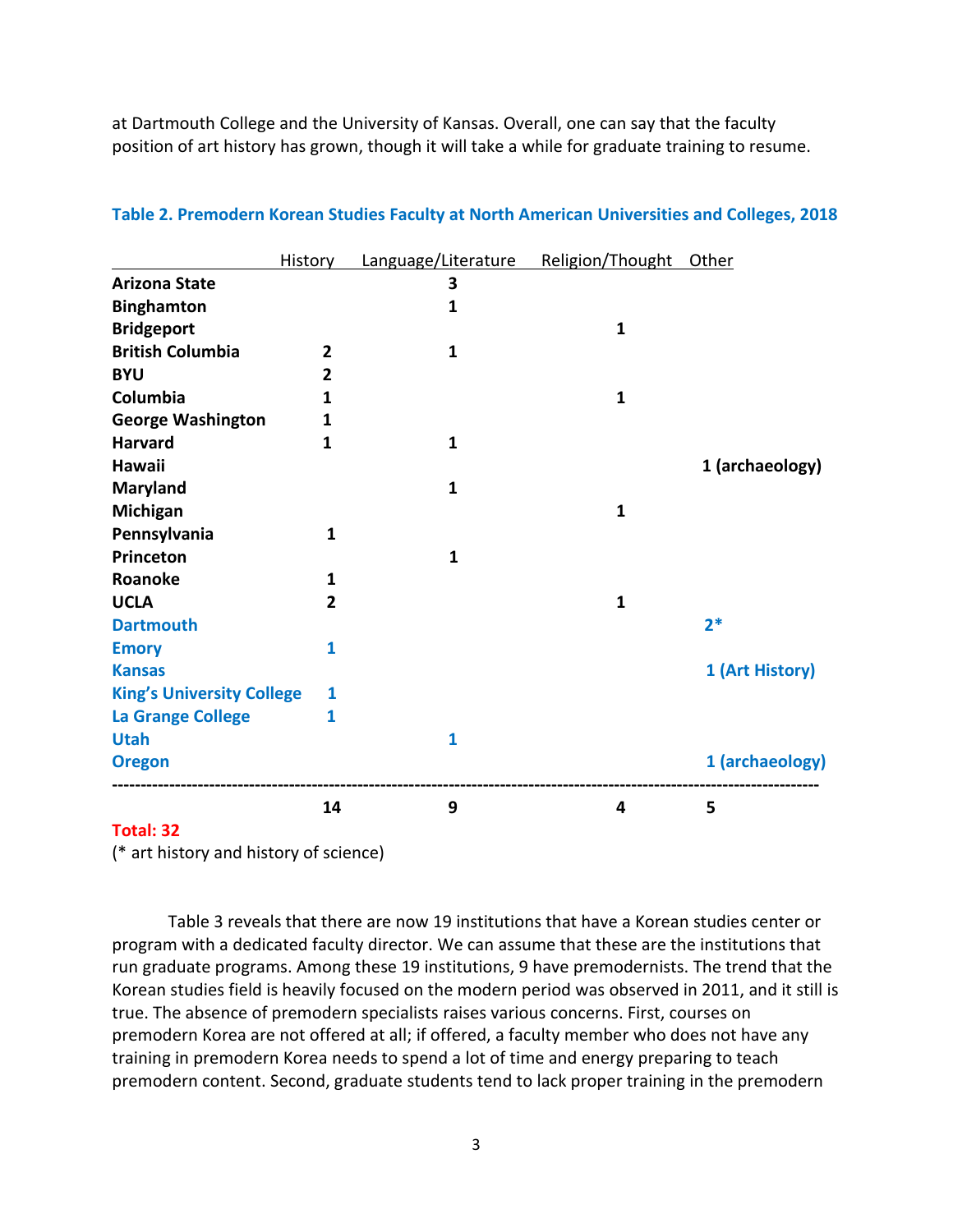history of Korea, which can lead them to base their scholarship on often incorrect and incomplete assumptions.

| <b>With Premodernists</b> | <b>Without Premodernists</b> |  |  |
|---------------------------|------------------------------|--|--|
| Binghamton                | Chicago                      |  |  |
| <b>British Columbia</b>   | Indiana                      |  |  |
| Columbia                  | Iowa                         |  |  |
| Harvard                   | Stanford                     |  |  |
| Hawaii                    | Toronto                      |  |  |
| George Washington         | <b>UC Berkeley</b>           |  |  |
| Michigan                  | <b>UC</b> Irvine             |  |  |
| Princeton                 | <b>UC San Diego</b>          |  |  |
| <b>UCLA</b>               | <b>USC</b>                   |  |  |
|                           | U of Washington              |  |  |

### **Table 3. Premodern Faculty at Universities with Korean Studies Center**

#### **2. Graduate Students**

**Table 4. 2011 Preliminary Survey of North American Graduate Students in Premodern Korea** (\*Indicates students formally affiliated with Chinese programs whose work focuses largely on Korea. The numbers include both Ph.D. and M.A. students.)

| University              | History | Lang/Lit. | Art His. | Thought/Rel | Archaeology Total |    |
|-------------------------|---------|-----------|----------|-------------|-------------------|----|
|                         |         |           |          |             |                   |    |
| Binghamton              |         |           |          |             |                   |    |
| <b>British Columbia</b> | 5       | 1         |          | 2           |                   | 8  |
| Columbia                | 4       |           |          |             |                   | 6  |
| Harvard                 | 4       |           |          | $1*$        |                   | 6  |
| Hawaii                  |         | 1         |          |             |                   |    |
| Johns Hopkins           | $1*$    |           |          |             |                   |    |
| Illinois                | 1       |           |          |             |                   |    |
| Penn. State             | $1*$    |           |          |             |                   |    |
| Toronto                 |         |           |          |             | 1                 | 2  |
| <b>UCLA</b>             | 2       | 3         | 5        | 4           |                   | 15 |
| Washington              |         | $1^*$     |          |             |                   |    |
|                         | 21      | 9         | 5        | 8           | 2                 | 45 |

Table 4 presents 2011 data, which show 45 graduate students being trained in 11 schools. Table 5 shows that there were only 29 doctoral students in 9 institutions as of fall 2018. Because this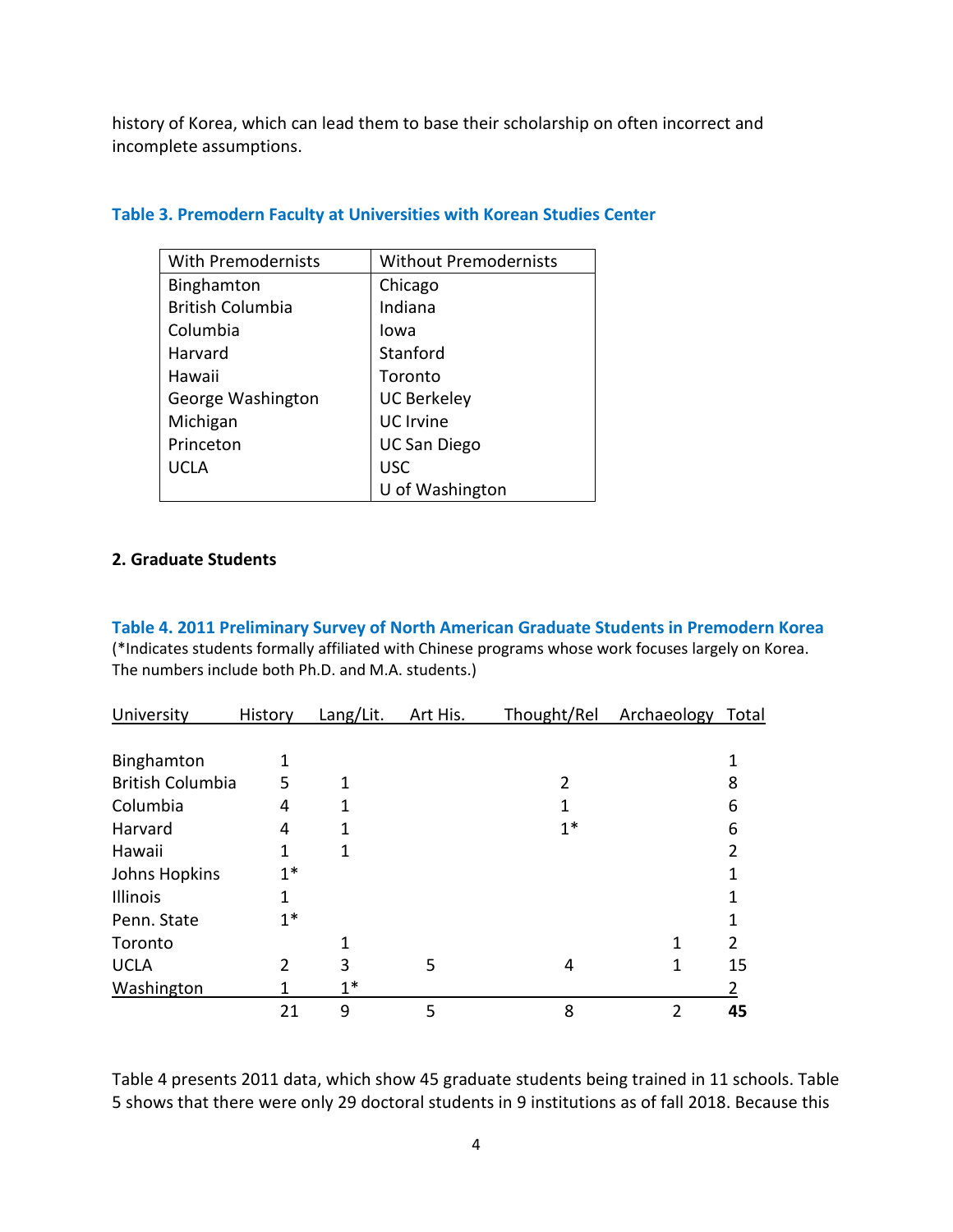number represents only doctoral level students, a comparison to the 2011 data is problematic. However, assuming that there are not many M.A. level students in various programs whose work focus on premodern Korea, this significant decrease is alarming because this number seems to predict a weakening status of the premodern field in the near future. Most concerning is the subfield of religion/thought, for the number of faculty in this area has decreased from 6 in 2011 to 4 in 2018. More disturbingly, there seems to be no doctoral-level student in this field, although some students in other disciplines, such as history, do work on religious aspects or thought. Faculty retirement, funding issues, and difficulties in job placement have contributed to more selective doctoral admissions at a number of institutions. While universities such as Columbia, Princeton, and UCLA are expected to resume more robust doctoral programs as their junior faculty get tenure, the long-term sustainability, let alone growth, of graduate training is a serious issue.

| History                      | Lang/Lit. | Art His. | Thought/Rel | Archaeology Total |    |
|------------------------------|-----------|----------|-------------|-------------------|----|
|                              | $1 + 3*$  |          |             |                   | 4  |
| <b>British Columbia</b><br>5 | $2*$      |          |             |                   |    |
| 2                            |           |          |             |                   |    |
| 6                            |           |          |             |                   | 6  |
|                              |           |          |             |                   |    |
|                              |           |          |             | $\mathfrak z$     |    |
|                              |           |          |             |                   |    |
| 1                            |           | 2        |             |                   | 3  |
|                              |           | 2        |             |                   | 3  |
|                              | 6         | 5        |             |                   | 29 |
|                              | 16        |          |             |                   |    |

**Table 5. 2018 Preliminary Survey of North American Graduate Students in Premodern Korea** (\*Indicates students who work on both modern and pre-modern Korea.)

#### **3. Publications**

Publication data on the subject of premodern Korean studies, ranging from archeology to the period up to 1910, have been collected from two of the most prestigious peer-reviewed journals, the *Journal of Asian Studies* (JAS) and *Journal of Korean Studies* (JKS).

For the time period of 1995–2018, 61 articles on Korea were published in JAS out of a

total of 676 articles—or less than 8% of the total (Table 6 and 7). From year to year, there was a huge fluctuation in the number of Korea-focused articles, ranging from 0 in some years to 8 articles on Korea in 2018, thanks to a special JAS issue on "War and Environment on the Korean Peninsula." As shown in Table 7 (blue bar at the bottom for Korea), the number of Korea articles has been growing over the years. In the period of 1995–2006, there were only 14 Korea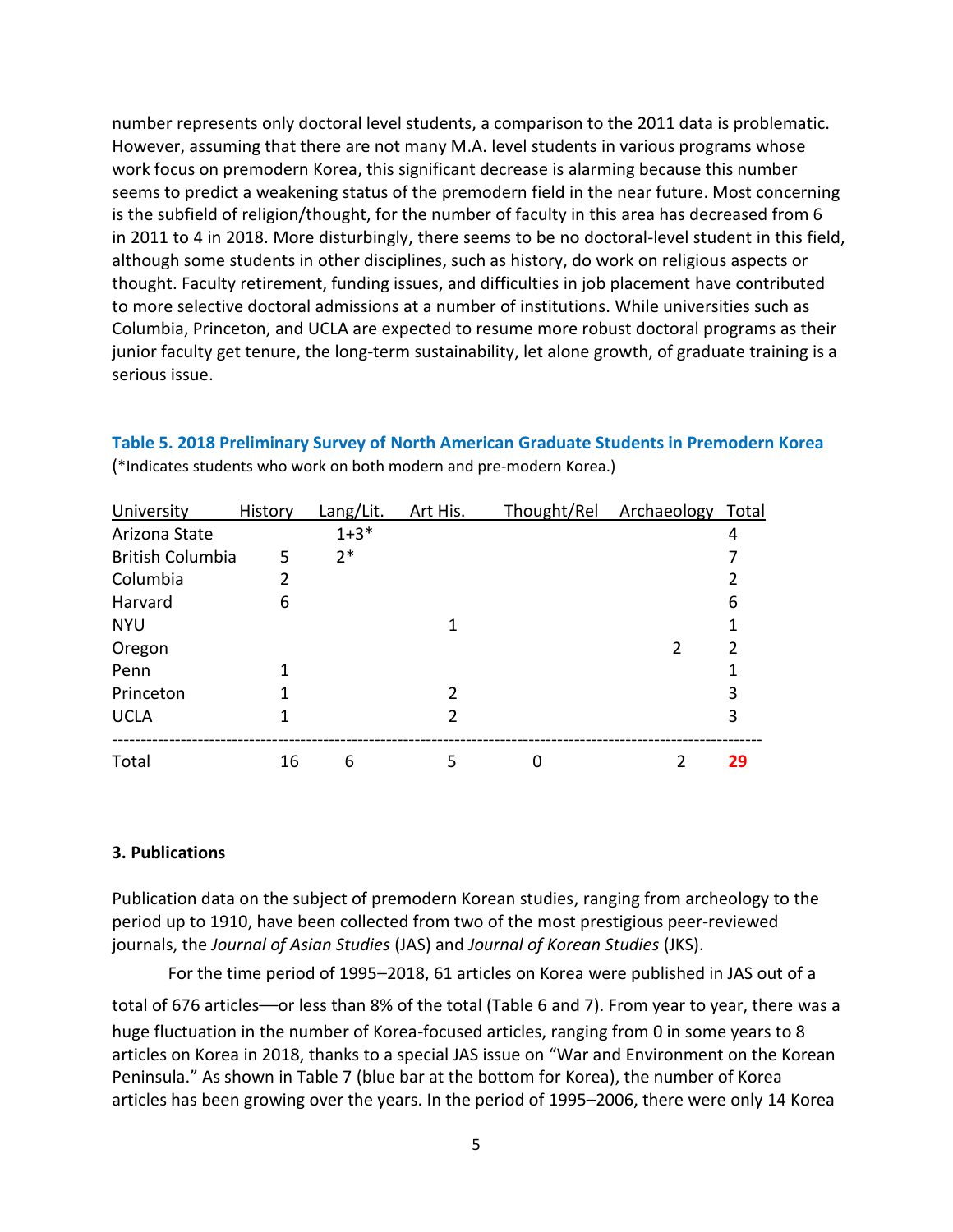articles out of a total of 249 articles (6% of the total). In the period of 2007–2018, there were 47 Korea articles out of a total of 427 articles (11% of the total). Yet when the 8 articles from 2018 are excluded because this unusually high number was due to publication of a special issue, the percentage of Korea articles in 2007–2018 drops to 8.5%. Nevertheless, in comparison to earlier years when not a single Korea article appeared in JAS, such articles are now published every year, if not in every issue. Of the total of 61 articles over the entire period 1995–2018, 10 articles are on premodern subjects (16%).<sup>3</sup> These premodern articles are dominated by the discipline of history.

| Year | <b>Countries</b> |                |                |                |    |                         | <b>Total</b> |
|------|------------------|----------------|----------------|----------------|----|-------------------------|--------------|
| Year | Korea            | China          | Japan          | <b>SE Asia</b> |    | South Asi Transnational |              |
| 1995 | 0                | 9              | $\overline{2}$ | 6              | 3  | $\bf{0}$                | 20           |
| 1996 | $\mathbf{1}$     | 7              | $\overline{2}$ | 4              | 6  | $\mathbf{0}$            | 20           |
| 1997 | $\overline{2}$   | 6              | 2              | 3              | 8  | $\bf{0}$                | 21           |
| 1998 | $\mathbf{1}$     | 9              | $\overline{2}$ | 5              | 6  | $\Omega$                | 23           |
| 1999 | $\mathbf{1}$     | 6              | 5              | 1              | 4  | 3                       | 20           |
| 2000 | $\overline{2}$   | 5              | 5              | 3              | 5  | $\mathbf{1}$            | 21           |
| 2001 | 0                | 5              | 5              | 6              | 3  | $\mathbf{1}$            | 20           |
| 2002 | $\overline{2}$   | 13             | $\overline{2}$ | $\overline{2}$ | 5  | $\mathbf{1}$            | 25           |
| 2003 | $\overline{2}$   | 6              | 1              | 5              | 5  | 1                       | 20           |
| 2004 | $\bf{0}$         | $\overline{7}$ | $\overline{2}$ | 4              | 5  | $\overline{2}$          | 20           |
| 2005 | 3                | 6              | 3              | 3              | 4  | 0                       | 19           |
| 2006 | 0                | 8              | 4              | 2              | 5  | $\mathbf{1}$            | 20           |
| 2007 | 5                | 7              | 0              | 6              | 7  | 1                       | 26           |
| 2008 | 0                | 8              | 4              | 9              | 12 | $\Omega$                | 33           |
| 2009 | 4                | 6              | 4              | 4              | 6  | 4                       | 28           |
| 2010 | $\overline{2}$   | 9              | 6              | 4              | 8  | 11                      | 40           |
| 2011 | 5                | 8              | 3              | 6              | 9  | 5                       | 36           |
| 2012 | 5                | 17             | 7              | 5              | 5  | $\overline{2}$          | 39           |
| 2013 | 3                | 13             | 5              | 6              | 3  | 4                       | 34           |
| 2014 | 4                | 11             | 5              | 9              | 13 | 5                       | 47           |
| 2015 | 3                | 9              | 3              | 4              | 11 | 7                       | 37           |
| 2016 | 3                | 9              | 4              | 6              | 4  | 10                      | 36           |
| 2017 | 5                | 9              | 3              | 8              | 6  | 11                      | 42           |
| 2018 | 8                | 11             | $\overline{2}$ | 6              | 1  | 1                       | 29           |

### **Table 6. Articles published in** *Journal of Asian Studies* **by Country / Region, 1995-2018**

 $\overline{\phantom{a}}$ 

 $^3$  These JAS articles on premodern subjects are by Kenneth Robinson (2000), JaHyun Kim Haboush (2003), Sun Joo Kim (2007), Robert Buswell (2009), Jae-hoon Shim (2012), Gregory Evon (2014), Jisoo Kim (2015), Ksenia Chizova (2018), Maya Stiller (2018 ), and John Lee (2018).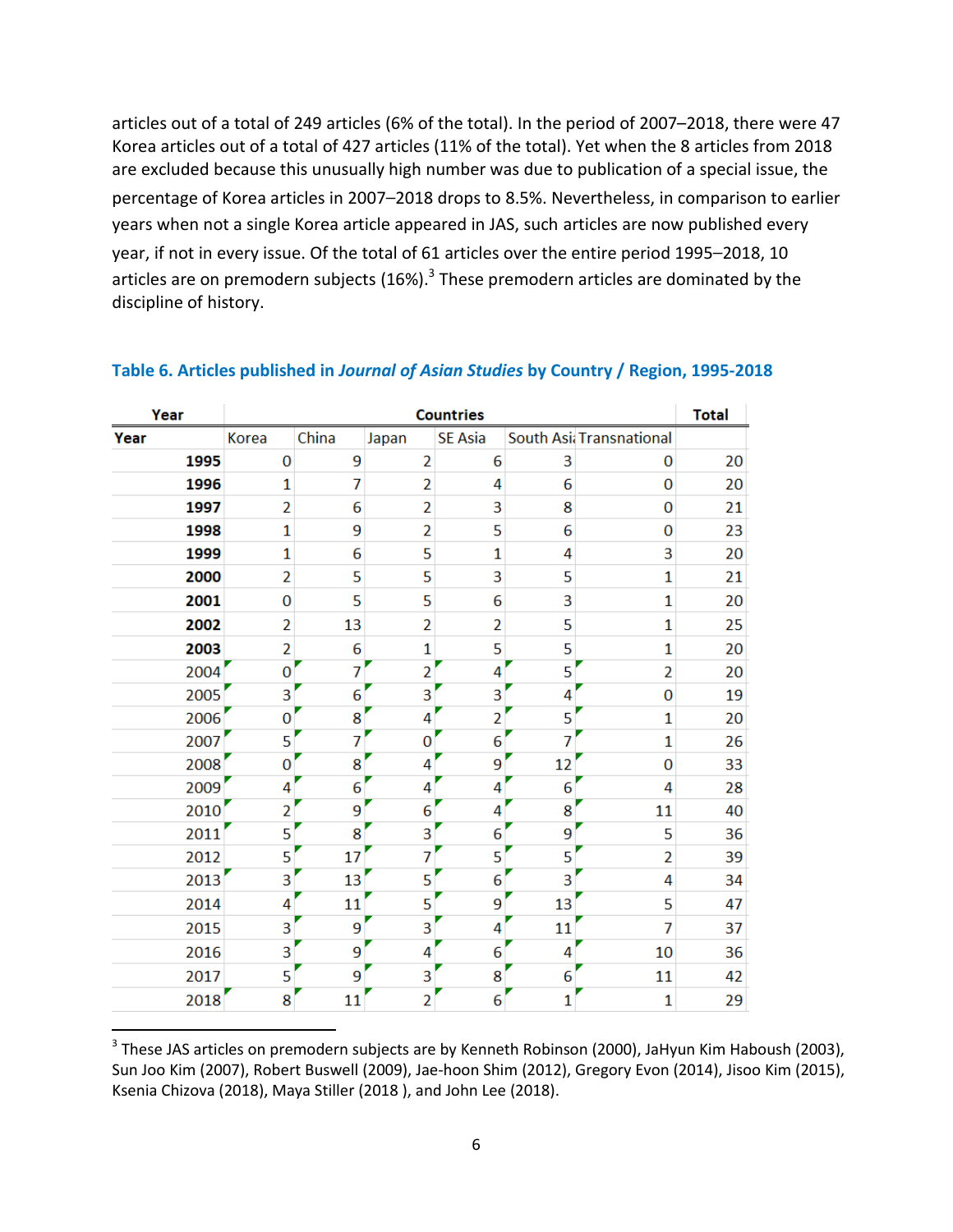



For the time period of 2004–2018, JKS published 145 Korea articles, 31 of which were on premodern topics—or 21% of the total (Table 8). In general, premodern articles have been increasing, though not by a large margin. The fact that no premodern article was published in JKS in 2018 is alarming. Disciplinary distribution within the field of premodern Korea between 2004 and 2018 shows the domination of 18 articles on history—plus 5 articles on religion, 5 on literature, 2 on anthropology, and 1 on history of science.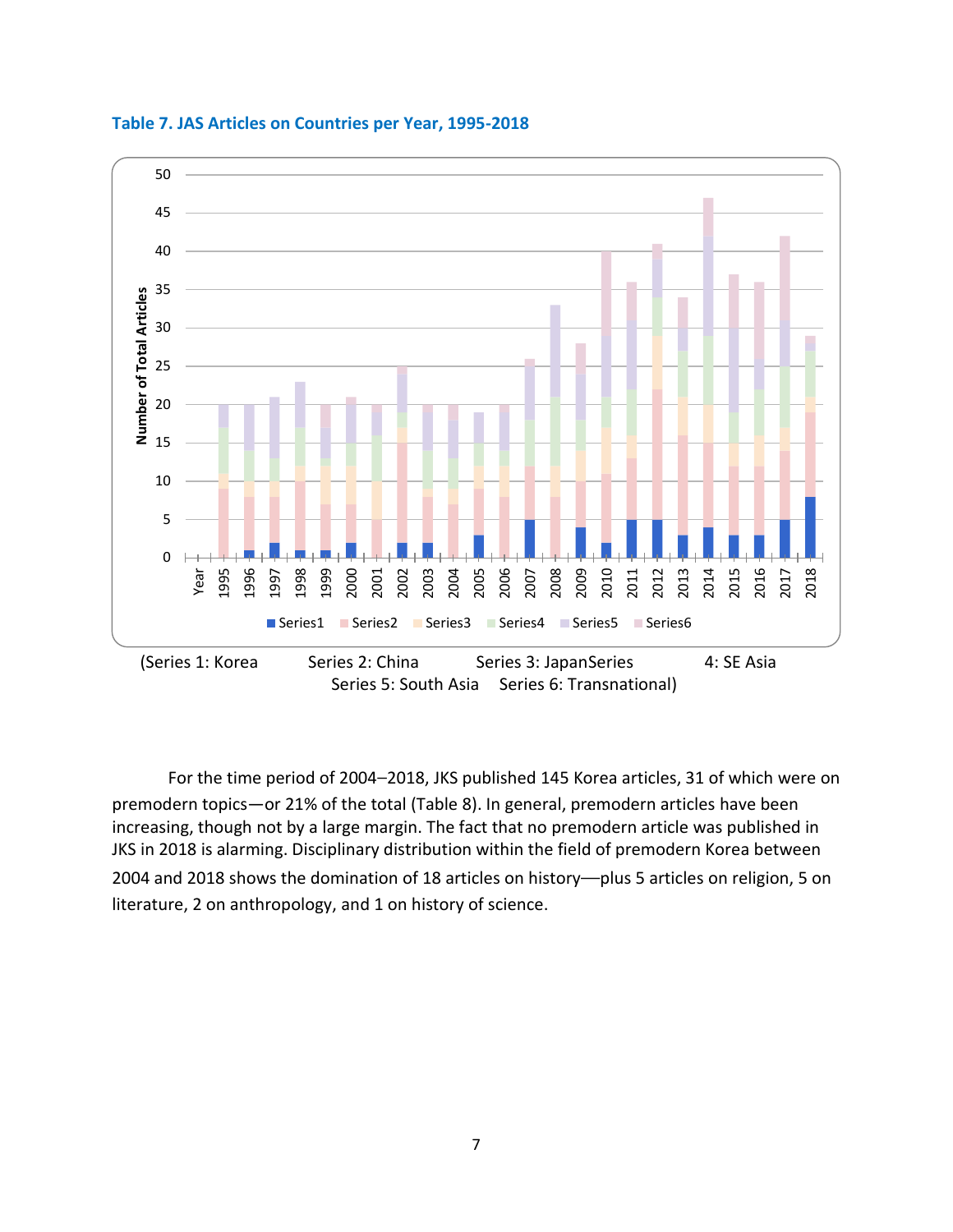

**Table 8. JKS Articles on Premodern and Modern Korea per Year, 2004-2018**

Series 1: Premodern / Series 2: Modern

## **4. Premodern Studies in Europe**

Scholars working in Europe on premodern Korea began to have a regular biannual gathering in 2016: the first was hosted by EHESS in France, and the second, in 2018, was hosted by the University of Bucharest in Romania. Each meeting has been attended by more than 30 scholars, including graduate students (Table 9). Most scholars work on history and literature, and many teach Korean language in addition to content courses. A number of faculty members reported the growing number of students interested in studying Korea, and Korean language in particular. Some years ago, there were serious concerns over the collapse of Korean studies in Europe. We may have overcome such a danger now because many institutions almost all over Europe offer courses on Korea. Yet there are relatively few institutions (Bochum, SOAS, Oxford, etc.) that offer doctoral-level premodern studies. In addition, although the field of premodern studies looks strong in Europe, its publications often do not reach North American audiences because of language differences.